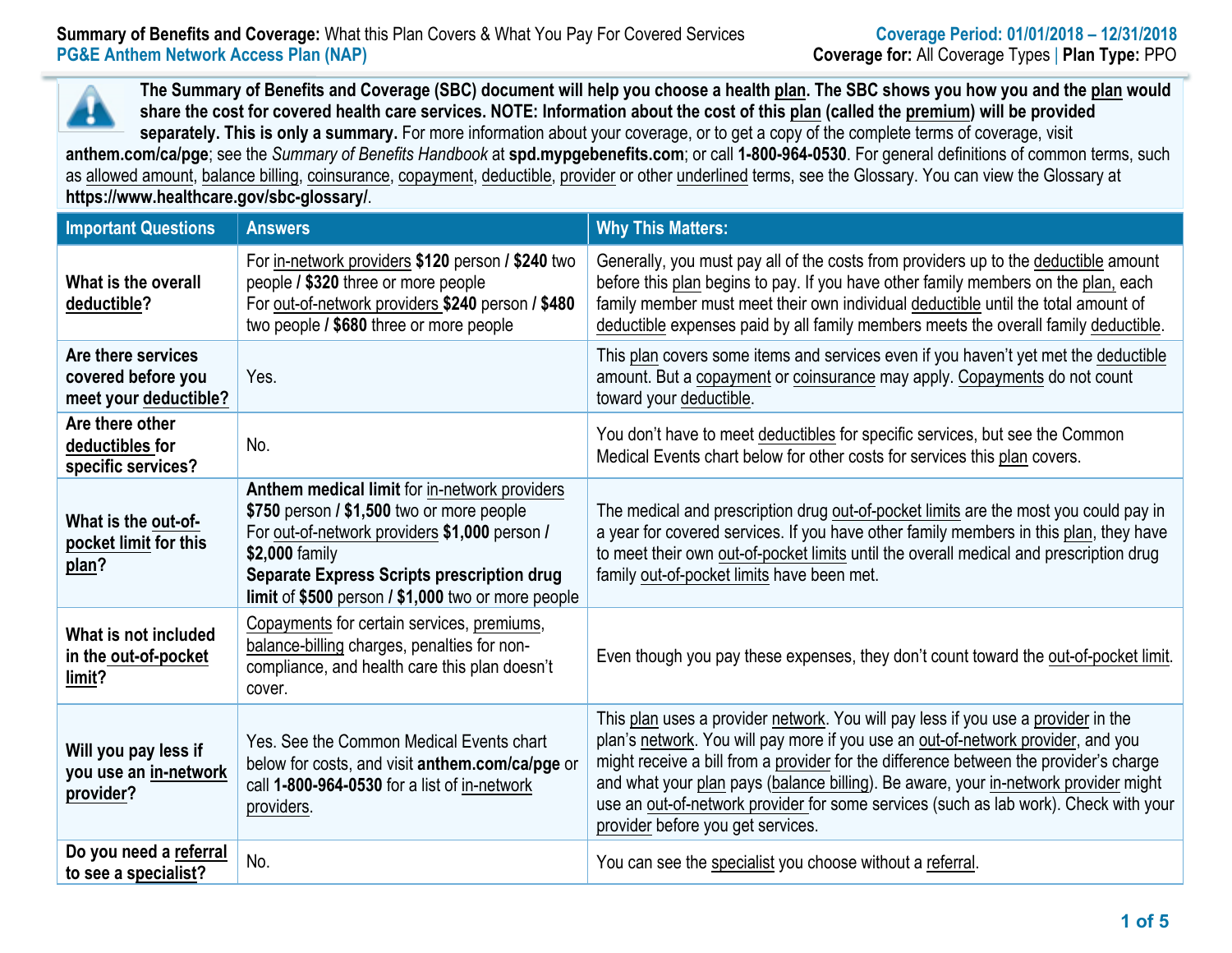

All **copayment** and **coinsurance** costs shown in this chart are after your **deductible** has been met, if a **deductible** applies.

|                                                                 | <b>What You Will Pay</b><br><b>Common</b>           |                                                                               | <b>Limitations, Exceptions, &amp; Other</b>       |                                                                                                                                                                                                                                         |
|-----------------------------------------------------------------|-----------------------------------------------------|-------------------------------------------------------------------------------|---------------------------------------------------|-----------------------------------------------------------------------------------------------------------------------------------------------------------------------------------------------------------------------------------------|
| <b>Medical Event</b>                                            | <b>Services You May Need</b>                        | <b>In-Network Provider</b>                                                    | <b>Out-of-Network Provider</b>                    | <b>Important Information</b>                                                                                                                                                                                                            |
|                                                                 |                                                     | (You will pay the least)                                                      | (You will pay the most)                           |                                                                                                                                                                                                                                         |
|                                                                 | Primary care visit to treat an injury<br>or illness | \$10 copay/visit                                                              | 30% coinsurance                                   | None                                                                                                                                                                                                                                    |
|                                                                 | Specialist visit                                    | \$20 copay/visit                                                              | 30% coinsurance                                   | None                                                                                                                                                                                                                                    |
| If you visit a<br>health care<br>provider's office<br>or clinic | Select preventive care/screening/<br>immunization   | \$10 copay/visit primary care<br>physician and \$20 copay/visit<br>specialist | 30% coinsurance                                   | There may be other levels of copays or<br>coinsurance that are contingent on what<br>services are provided. See NAP at a<br>Glance in the 2011 Summary of Benefits<br>Handbook (pp. 117-119 Union version) at<br>spd.mypgebenefits.com. |
|                                                                 | Other practitioner office visit                     | 20% coinsurance for<br>chiropractic & acupuncture                             | 30% coinsurance for<br>chiropractic & acupuncture | Coverage is limited to 15 visits/year for<br>non-network chiropractic care; 20<br>visits/year for in-network acupuncture; 15<br>visits/year for non-network acupuncture.                                                                |
|                                                                 | Diagnostic test (X-ray, blood work)                 | 10% coinsurance                                                               | 30% coinsurance                                   | None                                                                                                                                                                                                                                    |
| If you have a test                                              | Imaging (CT/PET scans, MRIs)                        | 10% coinsurance                                                               | 30% coinsurance                                   | None                                                                                                                                                                                                                                    |
| If you need drugs<br>to treat your<br>illness or                | Generic drugs                                       | Retail: 15% coinsurance<br>Mail order: 10% coinsurance                        | Retail: 20% coinsurance<br>Mail order: N/A        | 5% penalty for using retail for maintenance<br>drugs after 3 fills.                                                                                                                                                                     |
| condition<br>More information<br>about                          | Preferred brand drugs                               | Retail: 25% coinsurance<br>Mail order: 20% coinsurance                        | Retail: 30% coinsurance<br>Mail order: N/A        | 5% penalty for using retail for maintenance<br>drugs after 3 fills. Penalty may apply if<br>generic available.                                                                                                                          |
| prescription drug<br>coverage is<br>available at                | Non-preferred brand drugs                           | Retail: 25% coinsurance<br>Mail order: 20% coinsurance                        | Retail: 30% coinsurance<br>Mail order: N/A        | 5% penalty for using retail for maintenance<br>drugs after 3 fills. Penalty may apply if<br>generic available.                                                                                                                          |
| express-<br>scripts.com                                         | Specialty drugs                                     | Covered as any other drug                                                     | Covered as any other drug                         | 5% penalty may apply for using retail after<br>3 fills.                                                                                                                                                                                 |
| If you have<br>outpatient                                       | Facility fee (e.g., ambulatory<br>surgery center)   | \$35 copay/visit                                                              | 30% coinsurance                                   | Copay waived if admitted.                                                                                                                                                                                                               |
| surgery                                                         | Physician/surgeon fees                              | 0% coinsurance                                                                | 30% coinsurance                                   | None                                                                                                                                                                                                                                    |
|                                                                 | Emergency room care                                 | \$35 copay/visit                                                              | \$35 copay/visit                                  | Copay waived if admitted.                                                                                                                                                                                                               |
| If you need<br>immediate                                        | Emergency medical transportation                    | 0% coinsurance                                                                | 0% coinsurance                                    | None                                                                                                                                                                                                                                    |
| medical attention                                               | Urgent care                                         | \$10 copay/visit primary care;<br>\$20 copay/visit specialist                 | 30% coinsurance                                   | None                                                                                                                                                                                                                                    |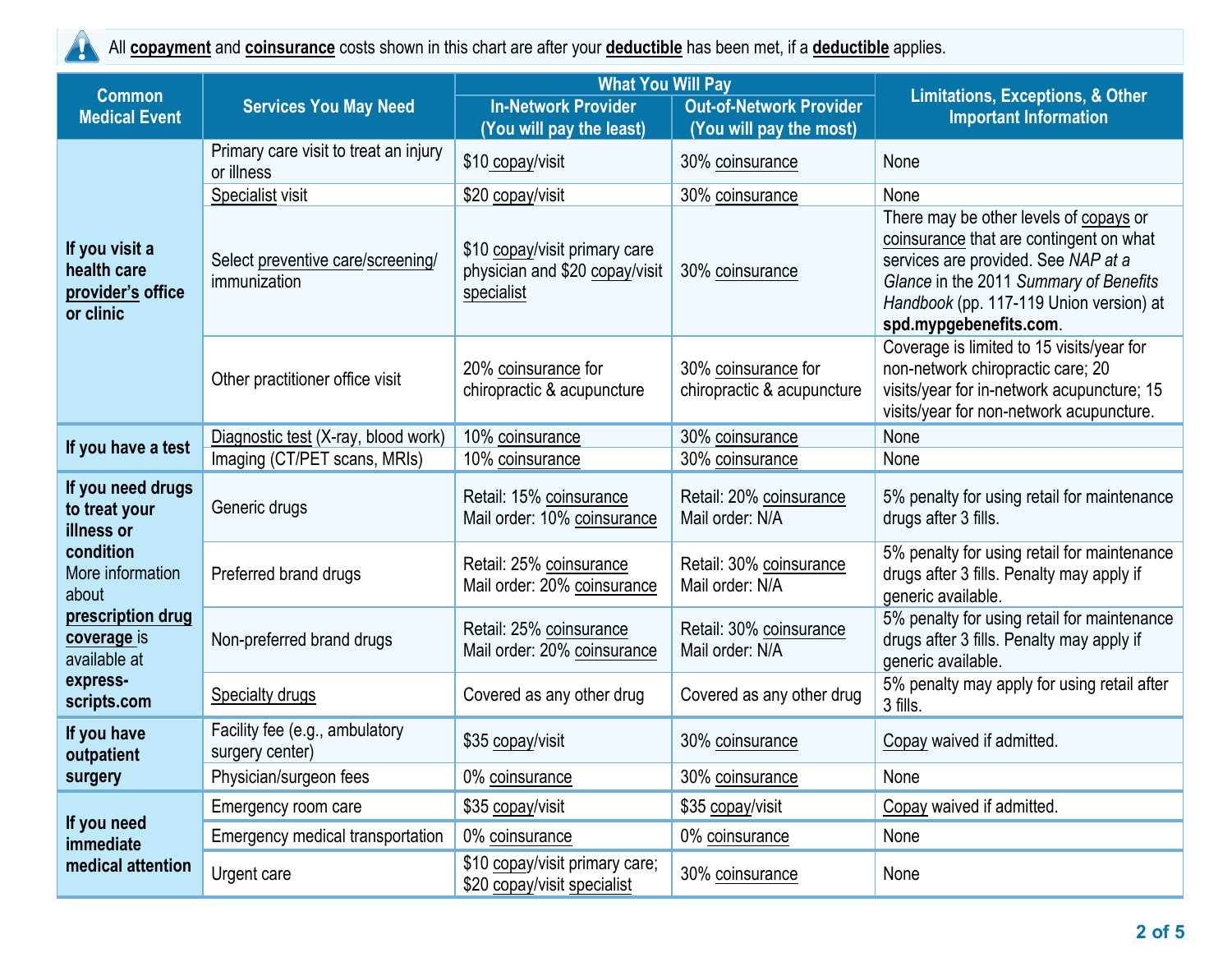| <b>Common</b>                                          |                                              | <b>What You Will Pay</b>                                |                                                           | <b>Limitations, Exceptions, &amp; Other Important</b>                                                                                                                                                                                                                                                                           |  |
|--------------------------------------------------------|----------------------------------------------|---------------------------------------------------------|-----------------------------------------------------------|---------------------------------------------------------------------------------------------------------------------------------------------------------------------------------------------------------------------------------------------------------------------------------------------------------------------------------|--|
| <b>Medical Event</b>                                   | <b>Services You May Need</b>                 | <b>In-Network Provider</b><br>(You will pay the least)  | <b>Out-of-Network Provider</b><br>(You will pay the most) | <b>Information</b>                                                                                                                                                                                                                                                                                                              |  |
| If you have a                                          | Facility fee (e.g., hospital<br>room)        | $$100$ copay                                            | 30% coinsurance                                           | Preauthorization required; \$300 penalty if not obtained<br>for non-emergency care.                                                                                                                                                                                                                                             |  |
| hospital stay                                          | Physician/surgeon fees                       | 0% coinsurance                                          | 30% coinsurance                                           | None                                                                                                                                                                                                                                                                                                                            |  |
| If you need<br>mental health,<br>behavioral            | <b>Outpatient services</b>                   | \$10 copay/individual<br>visit<br>\$5 copay/group visit | 30% coinsurance                                           | Mental/behavioral health: No charge for initial visit for<br>medication evaluation.<br>Substance use disorder: No limitations or exceptions.                                                                                                                                                                                    |  |
| health, or<br>substance use<br>disorder<br>services    | Inpatient services                           | 0% coinsurance                                          | 30% coinsurance                                           | Preauthorization required; \$300 penalty if you fail to<br>notify Beacon Health Options within 48 hours.                                                                                                                                                                                                                        |  |
|                                                        | Office visits                                | \$20 copay/visit                                        | 30% coinsurance                                           | Diagnostics/X-rays/labwork covered separately.                                                                                                                                                                                                                                                                                  |  |
| If you are                                             | Childbirth/delivery<br>professional services | 0% coinsurance                                          | 30% coinsurance                                           | Preauthorization required for delivery and all inpatient                                                                                                                                                                                                                                                                        |  |
| pregnant                                               | Childbirth/delivery facility<br>services     | $$100$ copay                                            | 30% coinsurance                                           | services; \$300 penalty if not obtained.                                                                                                                                                                                                                                                                                        |  |
|                                                        | Home health care                             | 10% coinsurance                                         | 30% coinsurance                                           | Preauthorization required. \$300 penalty, non-coverage<br>or reduced coverage if not obtained.                                                                                                                                                                                                                                  |  |
|                                                        | <b>Rehabilitation services</b>               | 20% coinsurance                                         | 30% coinsurance                                           | Preauthorization required for 25+ visits.                                                                                                                                                                                                                                                                                       |  |
|                                                        | <b>Habilitation services</b>                 | 20% coinsurance                                         | 30% coinsurance                                           | Preauthorization required for 25+ visits.                                                                                                                                                                                                                                                                                       |  |
| If you need<br>help                                    | Skilled nursing care                         | 10% coinsurance                                         | 30% coinsurance                                           | Preauthorization required. \$300 penalty, non-coverage<br>or reduced coverage if not obtained.                                                                                                                                                                                                                                  |  |
| recovering or<br>have other<br>special health<br>needs | Durable medical<br>equipment                 | 20% coinsurance                                         | 30% coinsurance                                           | Preauthorization required for purchases or cumulative<br>rentals over \$1,000; \$300 penalty, non-coverage or<br>reduced coverage if preauthorization not obtained. For<br>specific exclusions, see What NAP Doesn't Cover in the<br>2011 Summary of Benefits Handbook (pp. 139-142<br>Union version) at spd.mypgebenefits.com. |  |
|                                                        | Hospice services                             | 10% coinsurance                                         | 30% coinsurance                                           | Preauthorization required. \$300 penalty, non-coverage<br>or reduced coverage if not obtained.                                                                                                                                                                                                                                  |  |
| If your child                                          | Children's eye exam                          | Not covered                                             | Not covered                                               | None                                                                                                                                                                                                                                                                                                                            |  |
| needs dental                                           | Children's glasses                           | Not covered                                             | Not covered                                               | None                                                                                                                                                                                                                                                                                                                            |  |
| or eye care                                            | Children's dental check-up                   | Not covered                                             | Not covered                                               | None                                                                                                                                                                                                                                                                                                                            |  |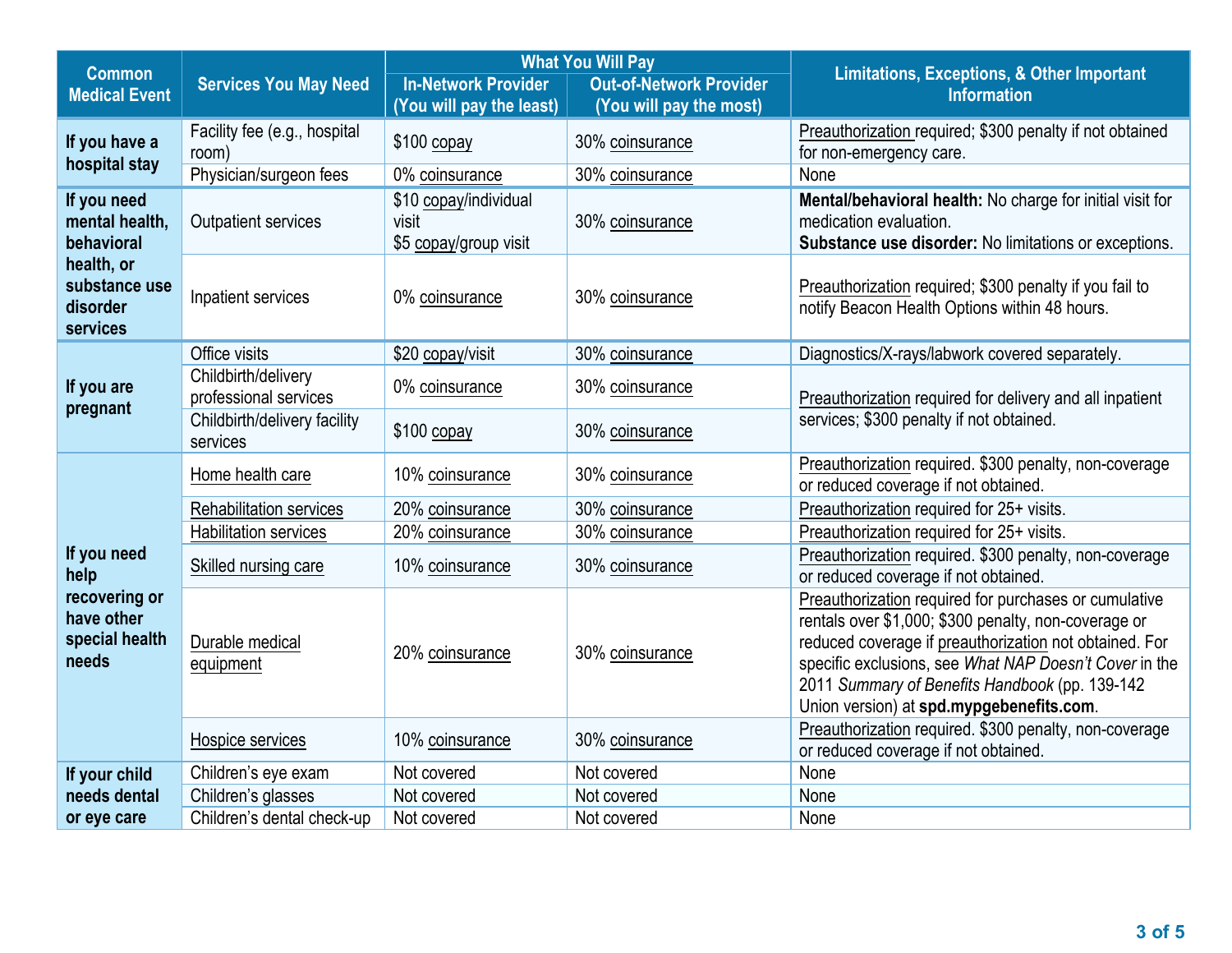### **Excluded Services & Other Covered Services:**

| Services Your Plan Generally Does NOT Cover (Check your policy or plan document for more information and a list of any other excluded services.) |                                                       |                                                             |  |  |
|--------------------------------------------------------------------------------------------------------------------------------------------------|-------------------------------------------------------|-------------------------------------------------------------|--|--|
| <b>Cosmetic Surgery</b>                                                                                                                          | Most coverage provided outside the United States. See | Routine Eye Care (Adult)                                    |  |  |
| Dental Care (Adult)                                                                                                                              | www.anthem.com/ca/pge                                 | Routine Foot Care                                           |  |  |
| Long-Term Care                                                                                                                                   | Non-emergency care when traveling outside the U.S.    | <b>Weight Loss Programs</b>                                 |  |  |
| Other Covered Services (Limitations may apply to these services. This isn't a complete list. Please see your plan document.)                     |                                                       |                                                             |  |  |
| Acupuncture                                                                                                                                      | Chiropractic Care                                     | Infertility Treatment (up to a lifetime maximum of \$7,000) |  |  |
| <b>Bariatric Surgery</b>                                                                                                                         | Hearing Aids (1 per ear every 3 years)                | Private-Duty Nursing if approved under Home Health benefit  |  |  |

Your Rights to Continue Coverage: There are agencies that can help if you want to continue your coverage after it ends. The contact information for those agencies is: The plan at **1-800-964-0530**; your state insurance department; or the Department of Labor's Employee Benefits Security Administration at 1-866-444- EBSA (3272) or **www.dol.gov/ebsa/healthreform.** Other coverage options may be available to you too, including buying individual insurance coverage through the Health Insurance Marketplace. For more information about the Marketplace, visit **www.HealthCare.gov** or call **1-800-318-2596**.

Your Grievance and Appeals Rights: There are agencies that can help if you have a complaint against your plan for a denial of a claim. This complaint is called a grievance or appeal. For more information about your rights, look at the explanation of benefits you will receive for that medical claim. Your plan documents also provide complete information to submit a claim, appeal, or a grievance for any reason to your plan. For more information about your rights, this notice, or assistance, contact: Anthem Blue Cross, P.O. Box 4310, Woodland Hills, CA 91365-4310 / Telephone: **1-800-964-0530** / Website: **anthem.com/ca/pge**. You may also contact the Department of Labor's Employee Benefits Security Administration at 1-866-444-EBSA (3272) or **www.dol.gov/ebsa/healthreform**.

### **Does this plan provide Minimum Essential Coverage? Yes**.

If you don't have Minimum Essential Coverage for a month, you'll have to make a payment when you file your tax return unless you qualify for an exemption from the requirement that you have health coverage for that month.

### **Does this plan meet Minimum Value Standards? Yes**.

If your plan doesn't meet the Minimum Value Standards, you may be eligible for a premium tax credit to help you pay for a plan through the Marketplace.

### **Language Access Services:**

Spanish (Español): Para obtener asistencia en Español, llame al 1-800-964-0530. Tagalog (Tagalog): Kung kailangan ninyo ang tulong sa Tagalog tumawag sa 1-800-964-0530. Chinese (中文): 如果需要中文的帮助,请拨打这个号码 1-800-964-0530. Navajo (Dine): Dinek'ehgo shika at'ohwol ninisingo, kwiijigo holne' 1-800-964-0530.

–To see examples of how this plan might cover costs for a sample medical situation, see the next section.–